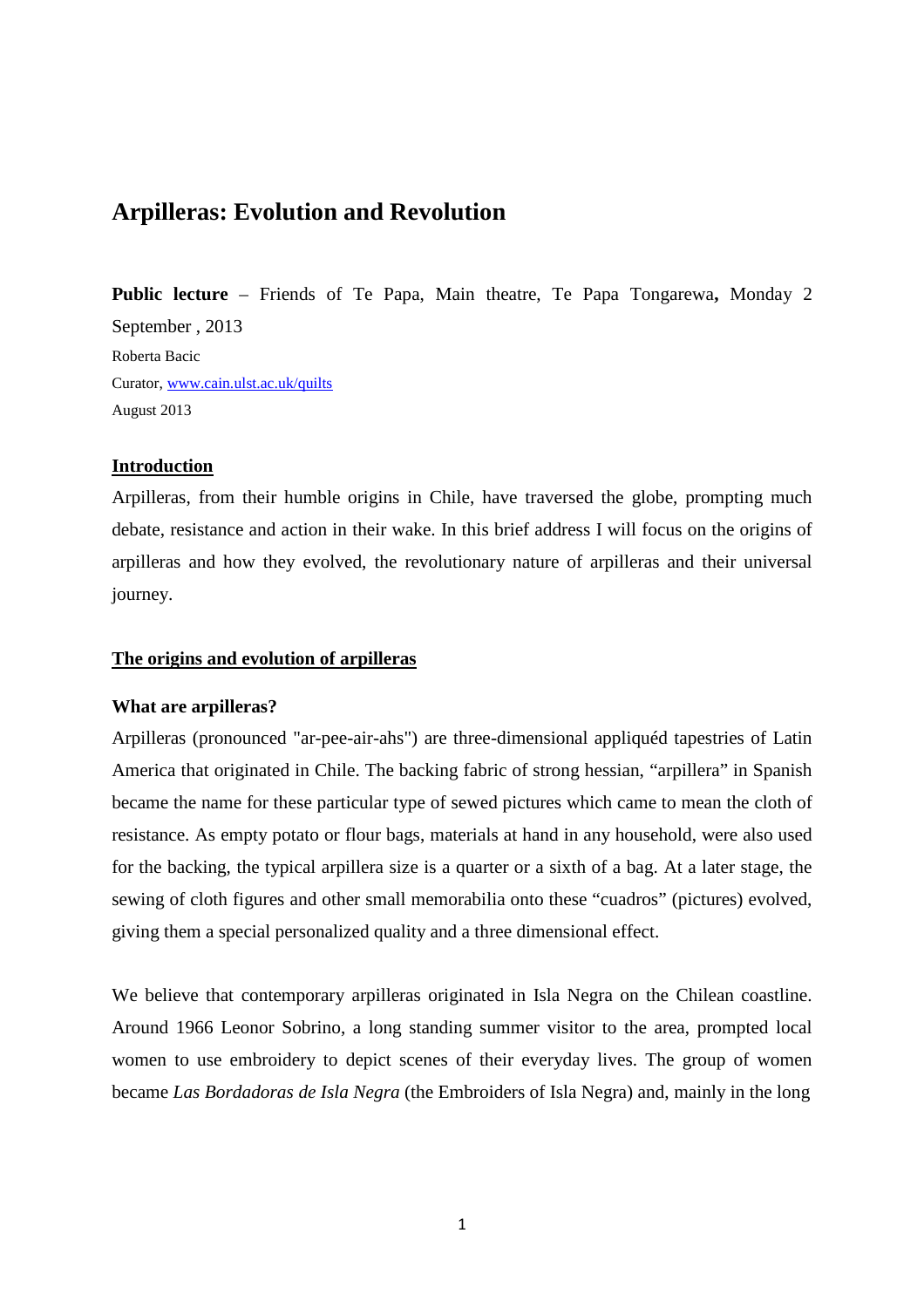winter months, they embroidered bucolic scenes of their everyday rural lives. In 1970 they were exhibited for the first time in the National Museum of Art in Chile<sup>1</sup>.

Another source and influence was the Chilean folk singer Violeta Parra. In her book about her mother, Isabel Parra<sup>2</sup> said that Violeta told a journalist in 1958 when she was too ill to sing, "*Arpilleras are like songs that one paints"*.

## **Their evolution**

So, how did arpilleras evolve from the innocuous art of depicting comfortable rural scenes to graphically portraying the harsh reality of life under the Pinochet regime, 1973-1988? What prompted women, in the midst of severe repression, with scraps of material, needle and thread to recount collective and individual stories of disappearances, forced executions, torture, resistance, displacement and forced exile?

The historical context is well documented. In 1970, despite a USA-led campaign against him, Salvador Allende was democratically elected as the first Marxist president in the Americas. Three years later, on the 11 September 1973, a USA backed coup by General Augusto Pinochet ousted Allende's government replacing it with a repressive dictatorship<sup>3</sup>.

During the dictatorship the tradition of arpilleras developed to give voice to the repressed and disenfranchised of Chilean society. The Vicaría de la Solidaridad, under the exclusive auspices of the Catholic Church, became a focal point for arpillera workshops as well as providing other forms of support. These new type of arpilleras were not the first textiles with a story to be born out of violence. The Hmong people produce story clothes, Afghanis weave detailed rugs, and the Zulu create memory cloths. James E Young<sup>4</sup> reflects when writing of the war tapestry makers:

"*They [the tapestries] have a common maternity: most are done by women whose roles in these conflicts were remarkably similar – often caught in the crossfire of advancing and retreating armies*, *often innocent bystanders and victims, and only occasionally war combatants themselves.*"

l

<sup>&</sup>lt;sup>1</sup>http://www.culturallascondes.cl/home/bordadoras-de-isla-negra.html

<sup>&</sup>lt;sup>2</sup> Parra, 1985

<sup>&</sup>lt;sup>3</sup> Kornbluh, 2004

<sup>4</sup> Young in Cooke & MacDowell, 2005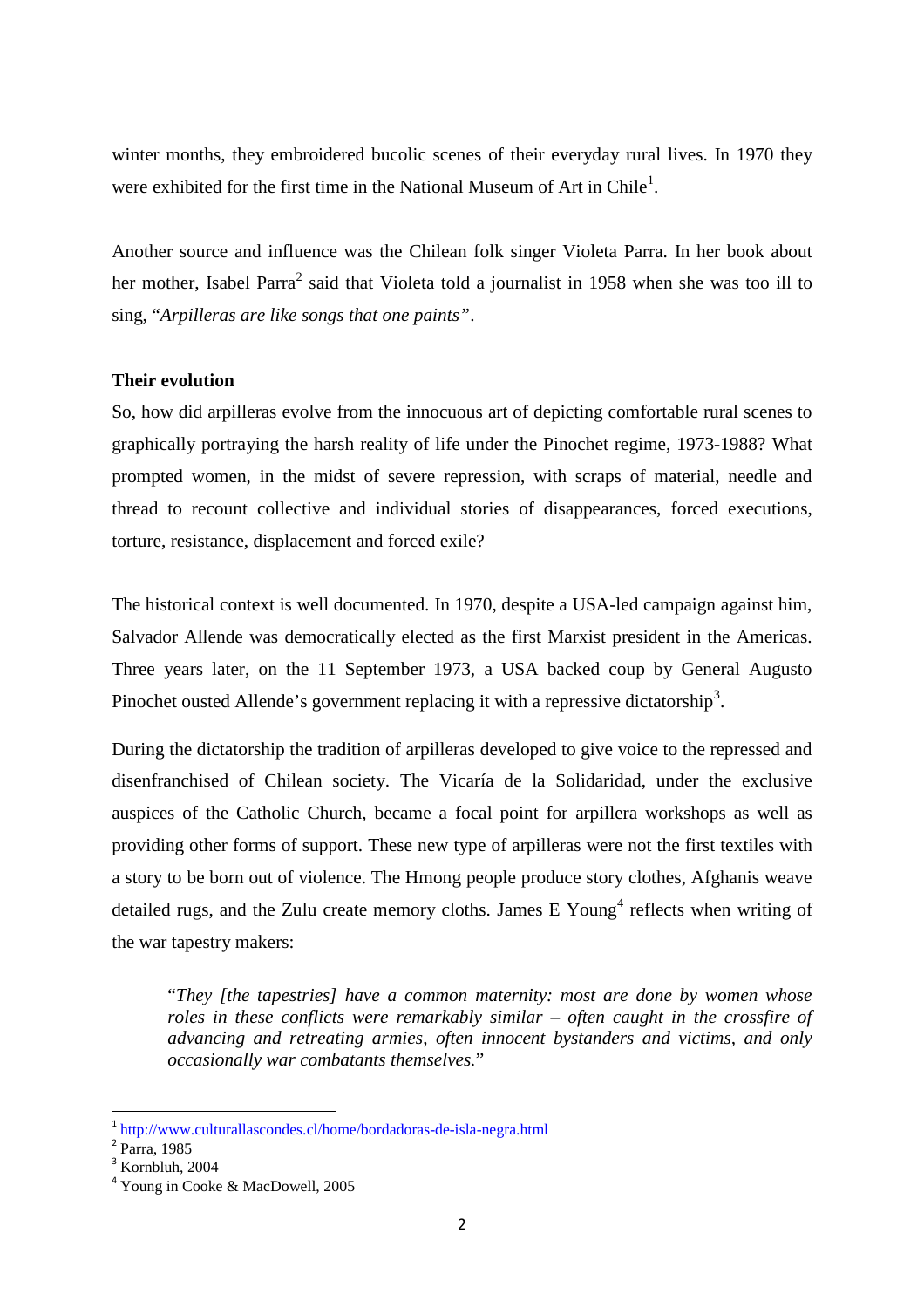Similarly, in Chile, as Marjorie Agosín<sup>5</sup> observes, it was the mothers and the grandmothers, the partners and the lovers, the sisters and the daughters, who created the first arpilleras to *"speak against the silence and the shadow*" of the regime.

# **The revolutionary role of arpilleras**

Isabel Allende<sup>6</sup> describes the impact of the military dictatorship on poor women in the shantytowns which changed their lives utterly and seeded the beginnings of the arpillera movement:

"*Repression destroyed their families, extreme poverty paralysed them and fear condemned them to silence. In these hard circumstances, a unique form of protest was born: the arpilleras, small pieces of cloth sewn together, like primitive quilts.*"



The arpilleristas did not work using bought rolls of cloth; their material was drawn from what they could lay their hands on. Often it was the scraps of clothing from the 'disappeared' which were sewn into the images, for example *Paz, Justicia, Libertad/ Peace, Justice, Freedom.* This arpillera, by an unknown arpillerista dates from the late 1970s. It follows a classical pattern; the size corresponding to the equivalent to a fourth or sixth part of a flour bag, the Andes mountains defining the country – Chile - which is crossed by it from north to south becoming an element of identity and the sun in the centre, making the political statement that it shines for all. Another element present in this arpillera is the use of simple

 $5$  Agosín, 2008

l

 $6$  Allende in Agosín, 2008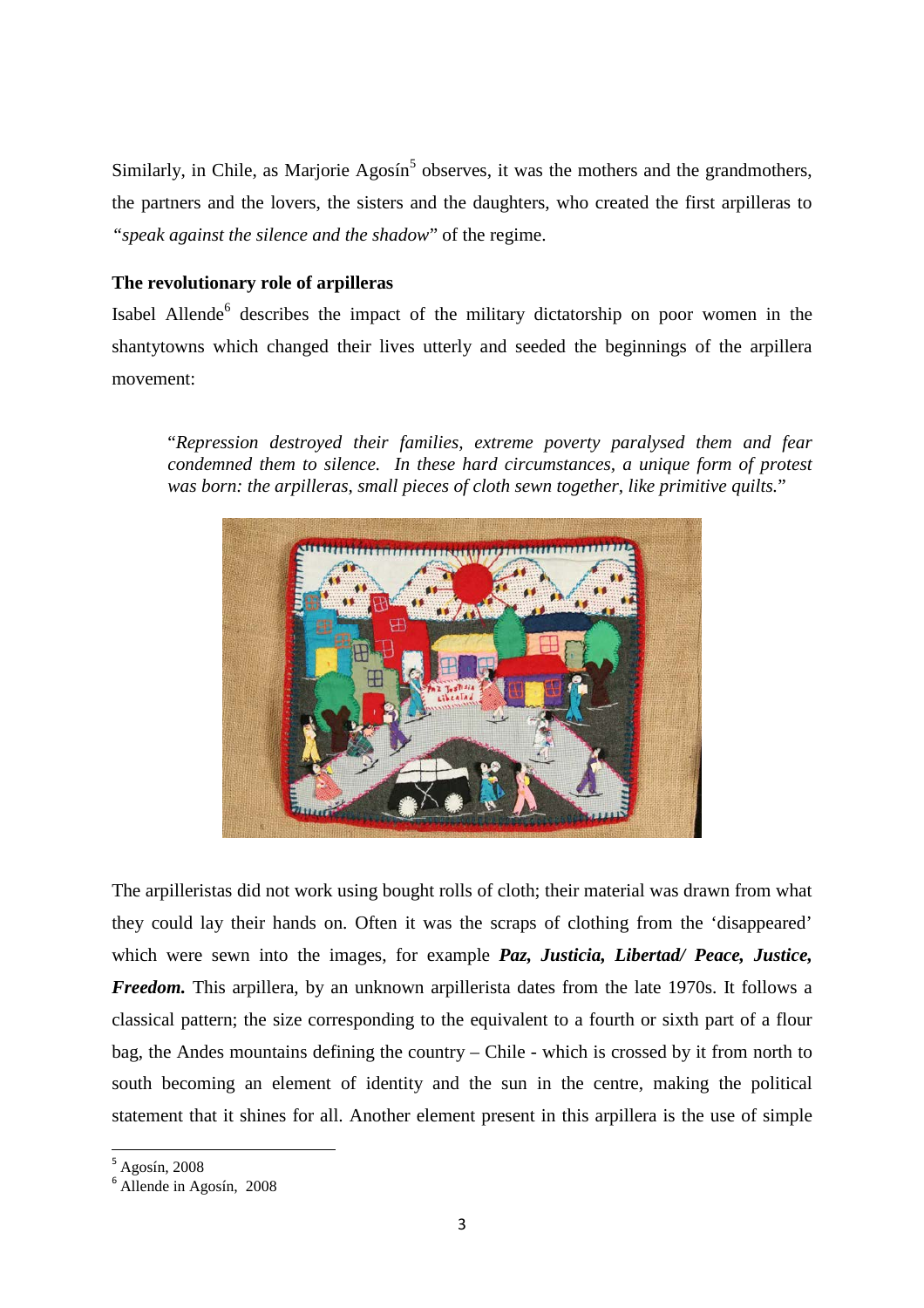blanket stitch bordered by crocheted red wool to resemble a frame, letting us know this is a picture, to hang in a room, to live with and not to be used as a practical domestic artefact.

In these communities of cloth, scissors and needles, the women poured their stories into the cloths. The miniature figures, that protested, denounced, screamed, danced or begged, moved from their fingers to the cloth and took with them their stories and pain. This sense of process, the transfer of the story from person to cloth is beautifully described in the words of one arpillerista<sup>7</sup> who described how the textile "received her tears", with the arpillera soaking them up. Here both, figuratively and literally the process of catharsis drew the arpillerista's story and pain from her, which when stitched onto hessian, contested the official state narrative and became a powerful indictment of the regime.

## **Contesting women's role in the domestic sphere/home**

The process of creating arpilleras was driven not only by a need to bear witness to the atrocities of the regime but also out of economic necessity and making arpilleras became a vital source of income generation for women during this time. Marjorie Agosín<sup>8</sup> details the impact of the economic and political policies of the Pinochet regime:

*"They produced the conditions for economic growth on the backs of the underprivileged…poor women in the shantytowns were the main victims of the new regime. Thousands of them became the only providers in their homes, as their husbands, fathers and sons disappeared or roamed the country looking for menial jobs."*

Violeta Morales<sup>9</sup>, sister of the disappeared Newton Morales, chronicles the absolute poverty of this time:

"*Our misery, that of the poor women in Chile was horrible…In many houses, they used their furniture to make bonfires to keep warm or cook food.. we arpilleristas not only wanted to denounce the disappearances of our loved ones but also wanted the people to know about the misery of our companeras living in the townships and the huge abuses that the military was committing in our country.*"

For Violeta, making arpilleras and organising women's workshops assumed a pivotal, all consuming role in her life as well as being a source of income:

 $\overline{a}$ 

<sup>7</sup> Personal communication, c.1982

 $8 \text{ Agosín}$ , 2008

<sup>9</sup> Morales in Agosín, 2008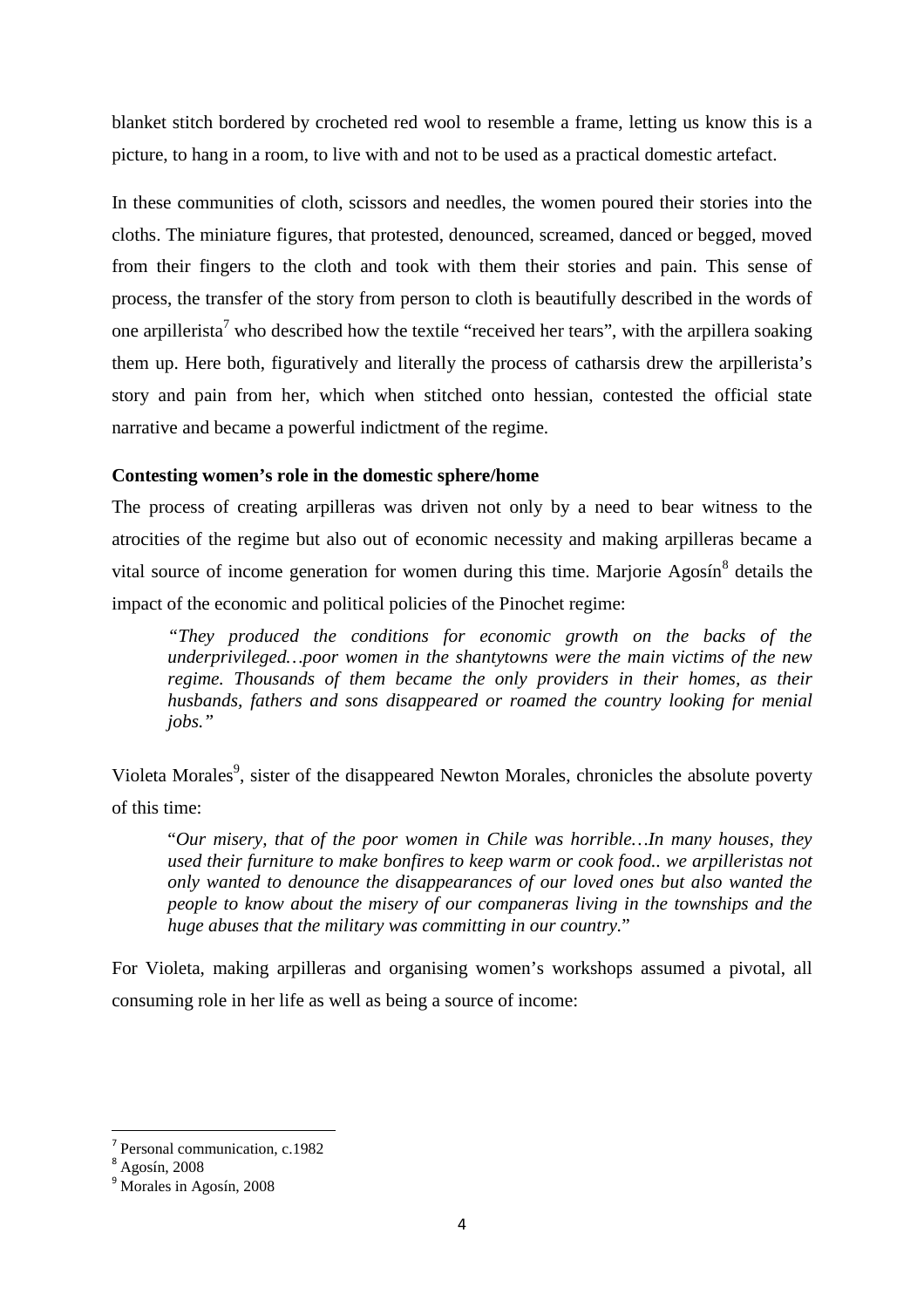"*When I arrived home at night, after my children were asleep, I began to make arpilleras…that helped me calm down a bit… and earn a little more money to feed my children…making arpilleras all night long, I could sell them through the Vicariate and earn money for my family.* "



In the arpillera *Arpilleristas y cartoneros / Arpillerista women and cardboard collectors* by an unknown Chilean arpillerista (c1978) the cartoneros (people who collect cardboard to sell) struggling up the hill with their trailers full bring us face to face with the grinding poverty of the area. In the face of such repression and harsh circumstances, these women in their myriad

of roles, ever resilient, not only found a way to survive but as arpilleristas found a way to narrate their stories to a global audience. Interestingly, this arpillera brings us into the work space of these women, absorbed in the process of creating a collective arpillera, narrating: "*what could not be told in words"<sup>10</sup> .*

As many women took on the role of breadwinner during this turbulent era, a shift in gender roles evolved which naturally impacted on their marriages and relationships at home. When asked about how their husbands reacted to their participation in arpillera workshops and their work as arpilleristas, women highlighted a variety of reactions ranging from initial opposition to practical support: "*When I am in a hurry to finish an arpillera, everybody in the house helps me, even my husband, when I catch him in a good mood*". Maria Madariaga recounts the opposition which was sometimes violent:

 $\overline{a}$ 

<sup>10</sup> Agosín, 2008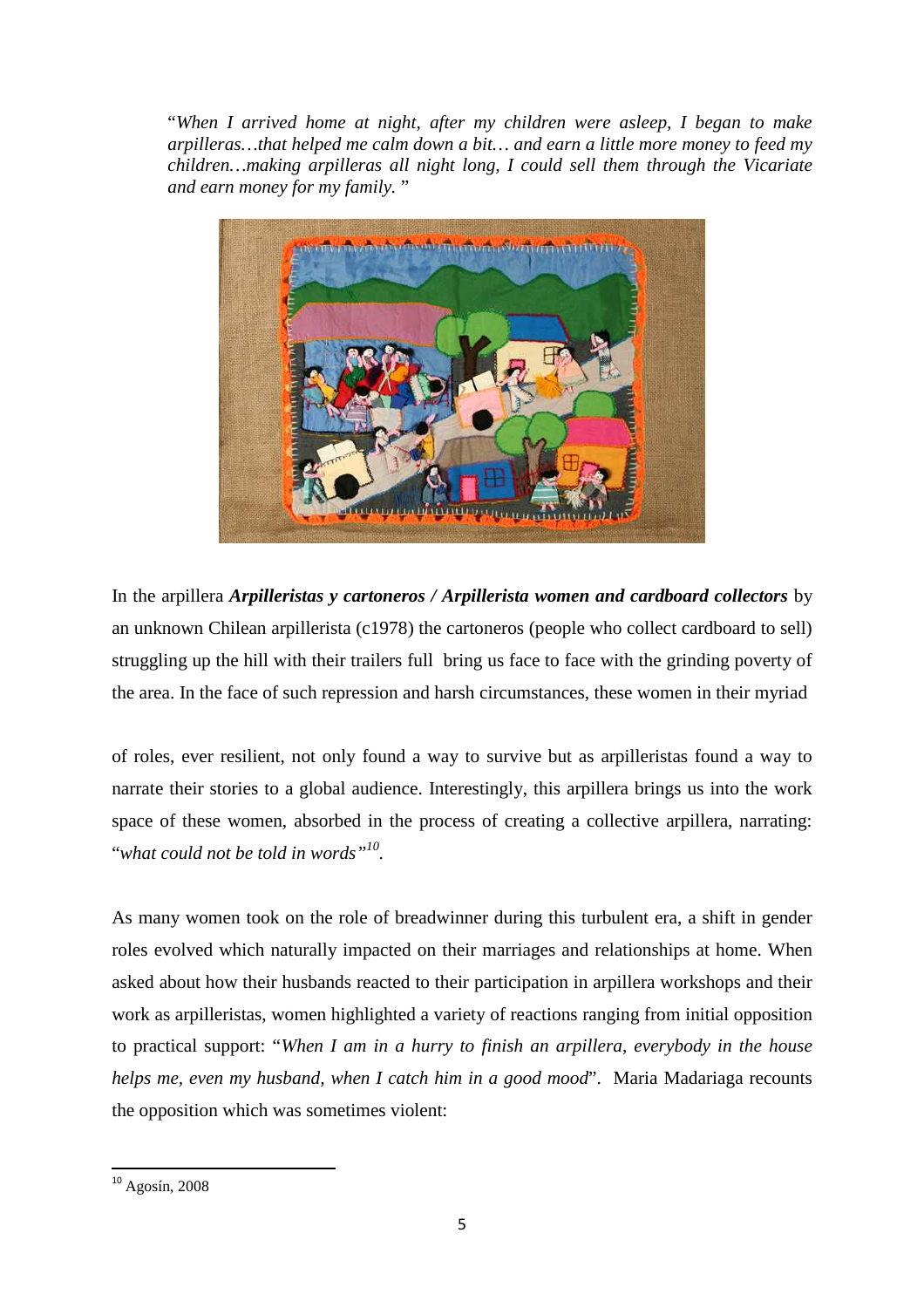"*Some husbands were opposed to the idea…Many of the women began rebelling against their husbands and defending their participation in the workshops…some of the other women had husbands that would hit them<sup>11</sup> .*"

The indominitable strength of women in the face of such repression, both domestic and political, is well described by Gala Torres, an active member of the Association of Detained and Disappeared (AFDD) and director of the *Folkloric Musical Ensemble of Relatives of the Detained-Disappeared*. For Gala, her activism stemmed from the arrest and disappearance of her brother, Ruperto Torres Aravena in 1973. She recalls<sup>12</sup>:

*"We women used to have a secondary role in political activities. But after the coup, we realised that we could no longer be spectators, we would have to play a major role in the struggle for our disappeared relatives."*

# **Contesting women's role in the public sphere**

As the repression and human rights abuses deepened, women contested the actions of the dictatorship in the public sphere and immortalised these actions in their arpilleras. This public role for women emerged in part through men being the main targets for arrest, torture and disappearances. Marjorie Agosín observes how women challenged the dictatorship, contesting the limits of their role as mothers and carers:

"…*the military dictatorship obligated these women to confront public life, to make their pain and grief visible. They not only created tapestries, but also initiated street protests, obtaining through their own initiative, a power that had been previously denied to women.<sup>13</sup>"*

When asked how they found the strength to keep going, their replies emphasise not just the depth of their suffering but also their resilience:

"*We've been hit by so many blows in life. We might as well be out on the frontlines now because many of us have nothing more to lose.*<sup>14</sup>"

l

 $11$  Op. cit.

 $12$  Op. cit.

 $^{13}$  Op. cit.

 $14$  Op. cit.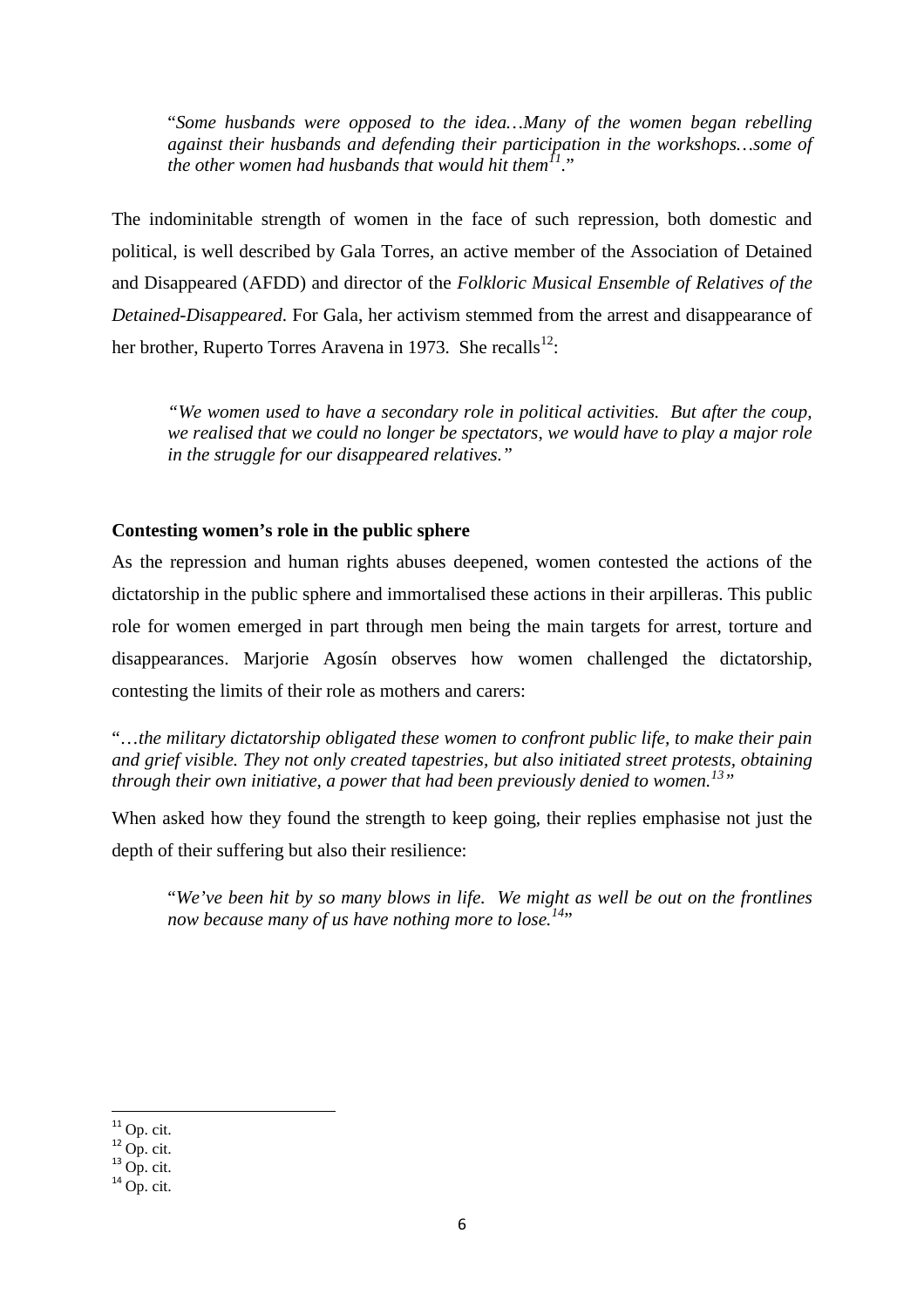

The anonymous arpillera *Encadenamiento /Women chained to parliament gates* (late 1980s) brilliantly illustrates how these women, with their lives in turmoil, persisted in demonstrating, challenging and contesting the actions of the Pinochet regime. In this arpillera, women have chained themselves to the gates in front of the congress in protest at the disappearance of their loved ones. For this act of civil disobedience, all of the women who took part in the protest were detained for five days.



Disappearances, forced executions and torture, which wreaked havoc in so many communities, soon became common themes in arpilleras. *Sala de torturas / Torture Chamber* by Violeta Morales (1996) is a most visually startling piece with its simple black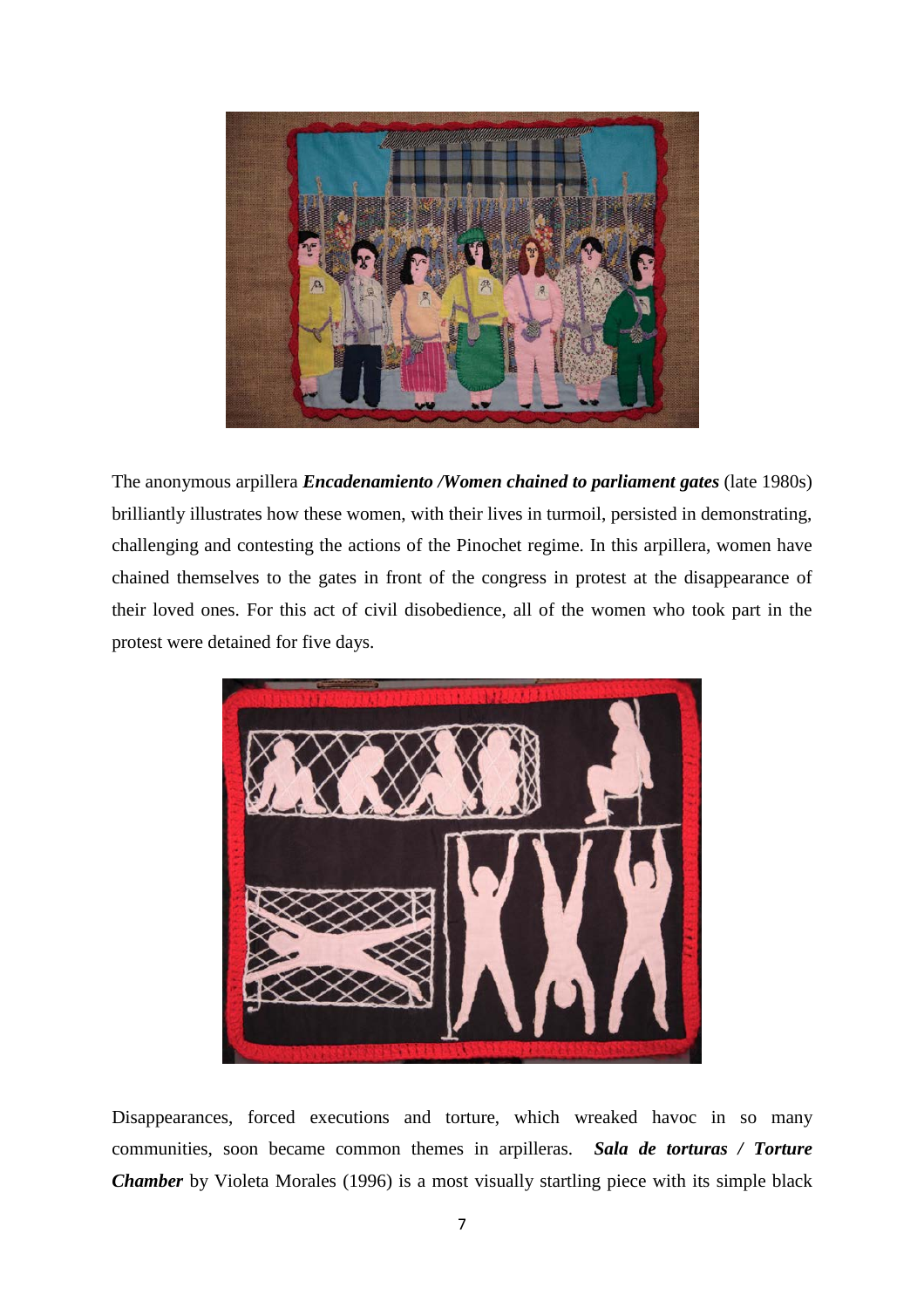background and stark white figures. It graphically portrays people being tortured in various ways, portraying them in a dehumanised way with featureless faces, just as torture dehumanises individuals. Here Violeta is outspoken about Chile's infamous history of torture. As Co-ordinator of the group *Sabastián Acevedo Movement Against Torture (MCTSA)*, she actively contested the state narrative on torture and human rights abuses and was relentless in ensuring that people everywhere were informed of the widespread use of torture in Chile.



Music, song and dance became a medium for women to denounce the ongoing atrocities. In the arpillera *La cueca sola / Dancing cueca alone* by Gala Torres (1989) we see women solo dancing the traditional Cueca, Chile's national dance which represents the different emotions and stages of romance. It is meant to be danced in pairs wearing colourful clothing. Here the women dance alone and in severe black and white, wearing the image of their "disappeared" loved one over their heart. Performing the national dance in this manner was their way of denouncing the government's actions in a public space. The boldness, determination and creativity of the women depicted in this arpillera has inspired people all over the world. The Sting song "They dance alone" was based on it and has been performed by many other singers including Joan Baez and Holly Near.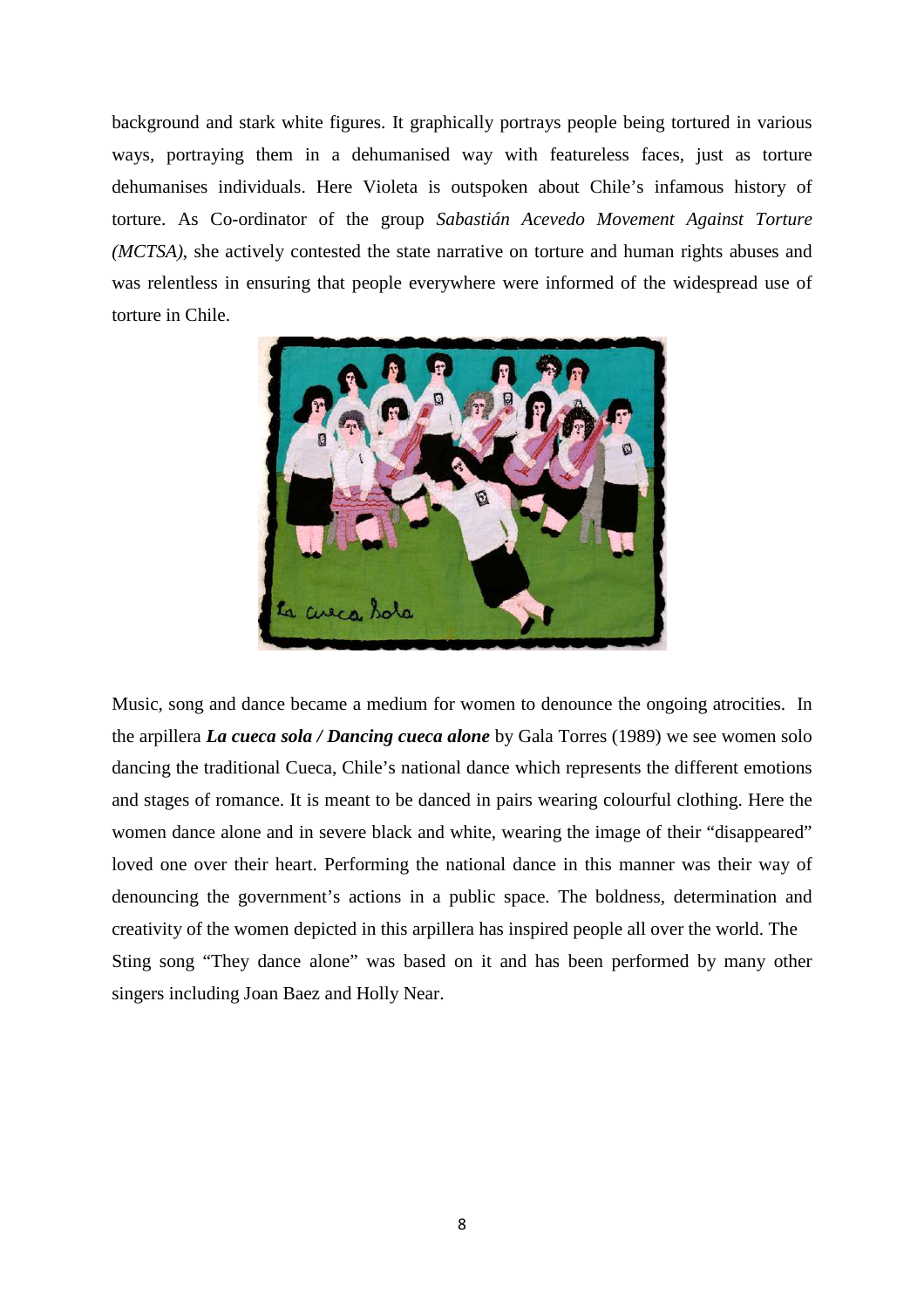

As well as protesting against the ongoing atrocities of the regime, women also directed their energies towards the future, towards the type of society they wanted to shape and be part of. The arpillera, *Queremos Democracia / We want democracy* from a church community workshop (1988) depicts the "people's power" in insisting on their rights to a peaceful, non violent society. Despite the hope conveyed by the bright colours, the presence of the police car is a reminder that overcoming the barriers to poverty and peace is not without challenge. In this difficult context they carry a banner that reads "democracy" hoping that if this is achieved, things will change.

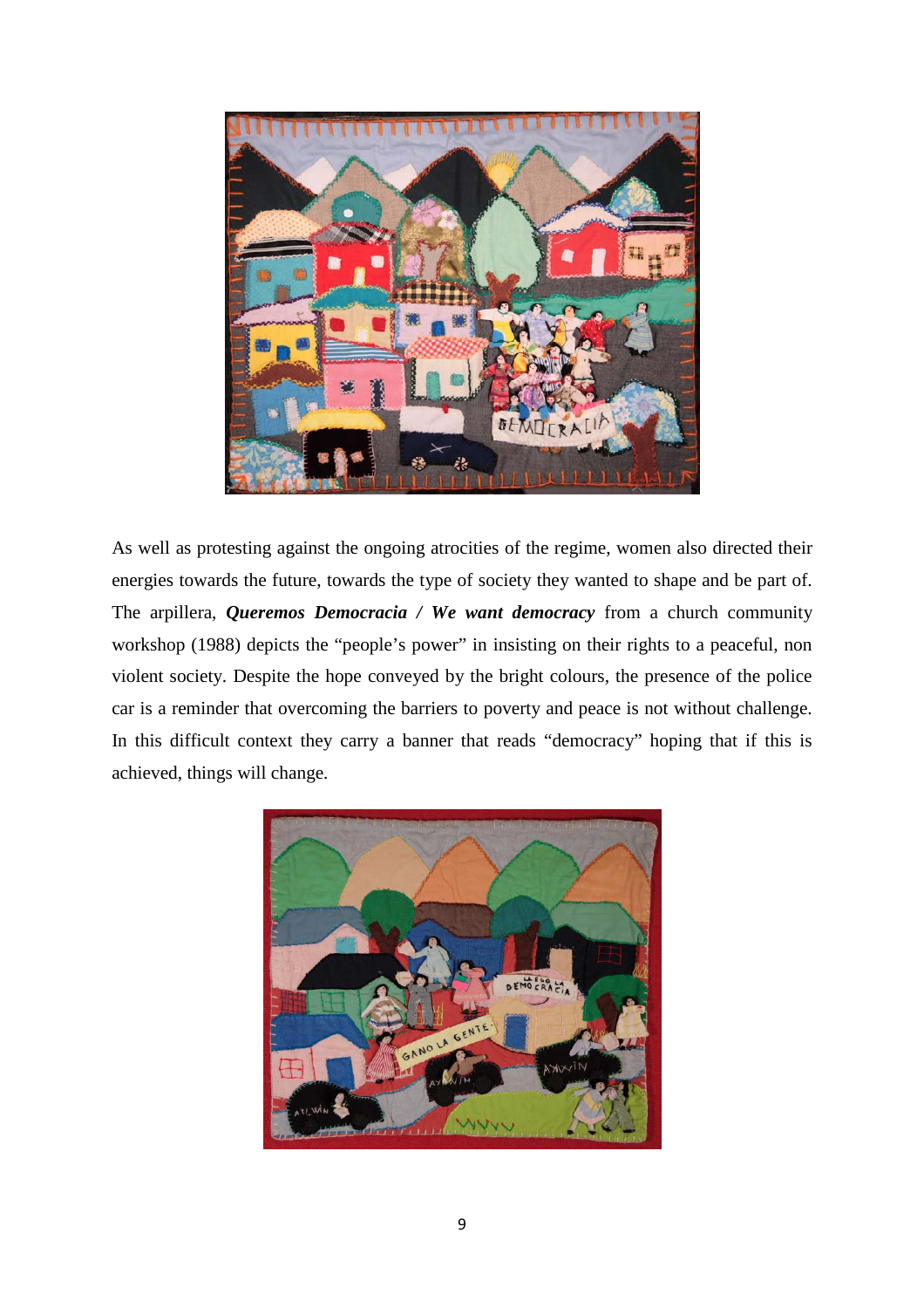And change did wind its way into the fabric of Chilean society. The arpillera *Ganó la gente/People have won* by an anonymous arpillerista in the early 1990s, depicts the outcome of the Chilean national plebiscite (referendum) held on October 5 1988, to determine whether or not dictator Augusto Pinochet would extend his rule for another eight-year term. Pinochet renounced office after the No vote was carried by 55.99%, putting an end to the almost 17 year military dictatorship. This arpillera announces that: "The people have won" and "Democracy has arrived." People are cheering excitedly at this new phase in Chilean politics, testimony to the political participation and resistance of grassroots people in the poor neighbourhoods of Chile and testimony also to the power of arpilleras in denouncing and contesting the atrocities of the regime.

#### **The Universal journey of arpilleras**

From the clatter of the women's workshops of *La Vicaría de la Solidaridad* in Chile, the art of making arpilleras has spread to women's groups in Peru and more recently to Spain, Brazil, the UK, Ireland, Germany, Zimbabwe, Colombia, Nicaragua and Ecuador. Across these varying contexts, in workshops primarily attended by women, the burning issues remain remarkably similar. As women reflect, discuss and caress the different textured fabrics, stories of political conflict, anti-war protests, repression, resistance, survival, denial, death, disappearances, displacement, national histories, environmental concerns, indigenous land struggles and transition to democracy are stitched.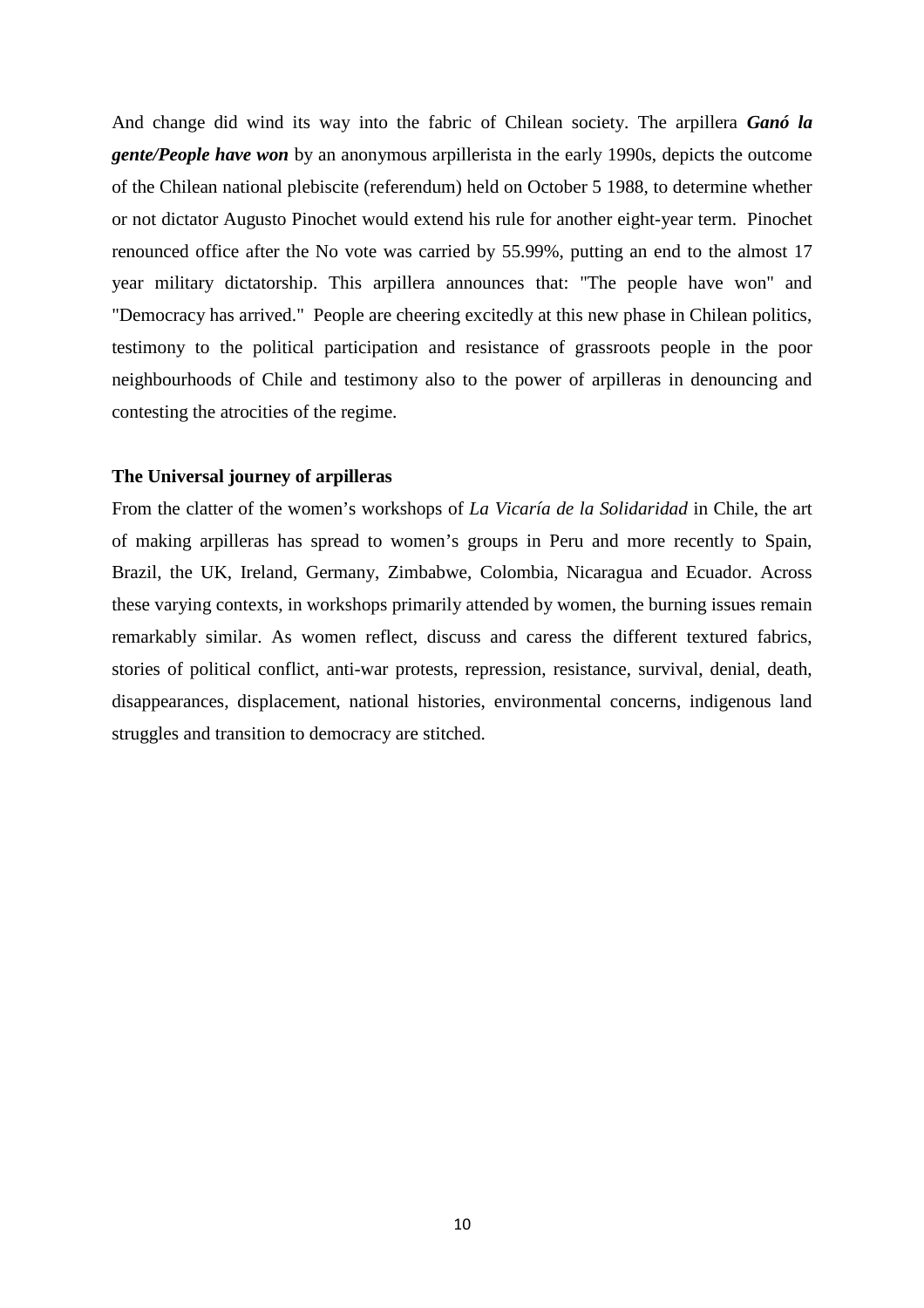

In the Peruvian arpillera, *Marcha de las mujeres de los mineros / March of the miners' wives, daughters and sisters* (1985) María Herrera documents the struggles of the mining community and how they resisted and publicly highlighted their oppression. Here we see that María, like other arpilleristas from Peru has adopted much from the Chilean tradition. As Ariel Zeitlin Cooke and Marsha MacDowell<sup>15</sup> observe:

*"The Peruvian artists borrowed much from the Chilean arpilleristas: the idea of using pictorial patchwork as a vehicle for political activism,...They made an unfamiliar textile form their own…"*

 $\overline{a}$ 

<sup>&</sup>lt;sup>15</sup> Cooke and MacDowell, 2005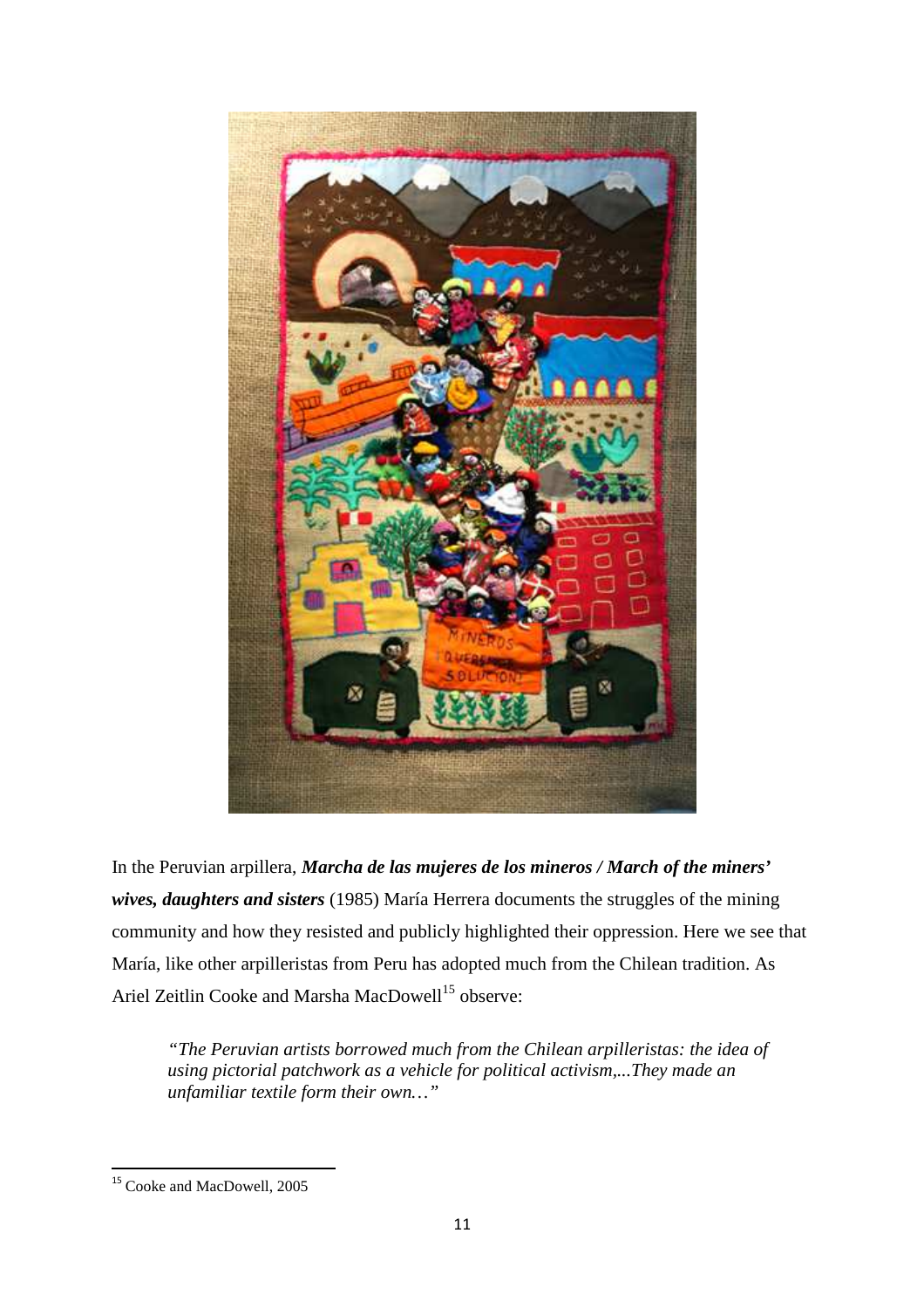

A second Peruvian arpillera *Recuerdos de Guadalupe / Guadalupe's Longings* (1989) not only conveys the adoption of the Chilean arpillerista tradition but also gives us a sense of the human connections and solidarity between Chilean and Peruvian women in trying times and their resourcefulness in procuring arpillera materials. As the title suggests, this arpillera poignantly illustrates the strong desire of human rights activist Guadalupe Ccallocunto to return to her homeland in Ayacucho, Peru and depicts an arpillera workshop she dreamed of creating on her return. Sadly, this workshop never materialised as a few months later, on 10 June 1990, she disappeared after being abducted from her home by the military in the presence of her children.

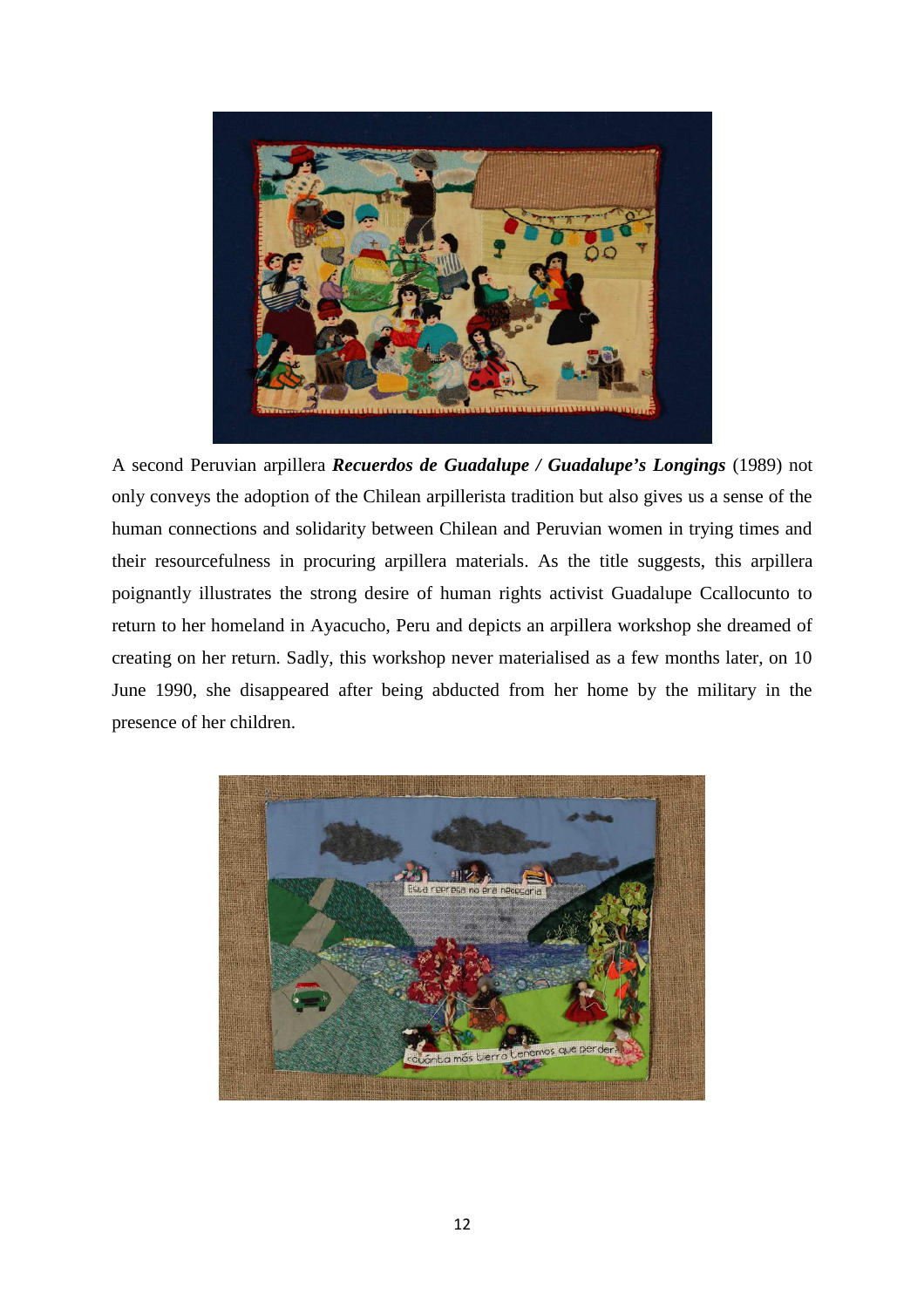Many arpilleras have been produced depicting the oppression of indigenous communities and their struggles to resist oppression and exercise their rights - including their hunger strikes in protest at being treated as terrorists while defending their land and homes. Linda Adams, an English needle worker turned arpillerista has focused on these themes. In *No a la represa/No to the dam* (2010) she links the current land struggles of the Mapuche people in Southern Chile and their resistance to the Ralco dam, to the impact of the Aswan Dam in Egypt constructed on the river Nile during the 1960s. Her depiction reveals their plight and makes their pleas universal.



*Reflections on violence* is a most challenging arpillera that brings out an immediate need to raise our voices thousands of miles from where flagrant human rights abuse is taking place. This arpillera, again by Linda Adams (2009), shows a scene in London when the Olympic torch arrived in the city, en route to China in 2008. The games were to show China as an outstandingly successful economic state. In contrast, by highlighting the Chinese suppression of Tibet, the arpillera is a protest against China as an oppressive political state.

It made the torch parade a contested space by supporting the right of the Tibetan people to self government. On show here in New Zealand, the arpillera again shouts for the world to heed Tibet's undaunted struggle for independence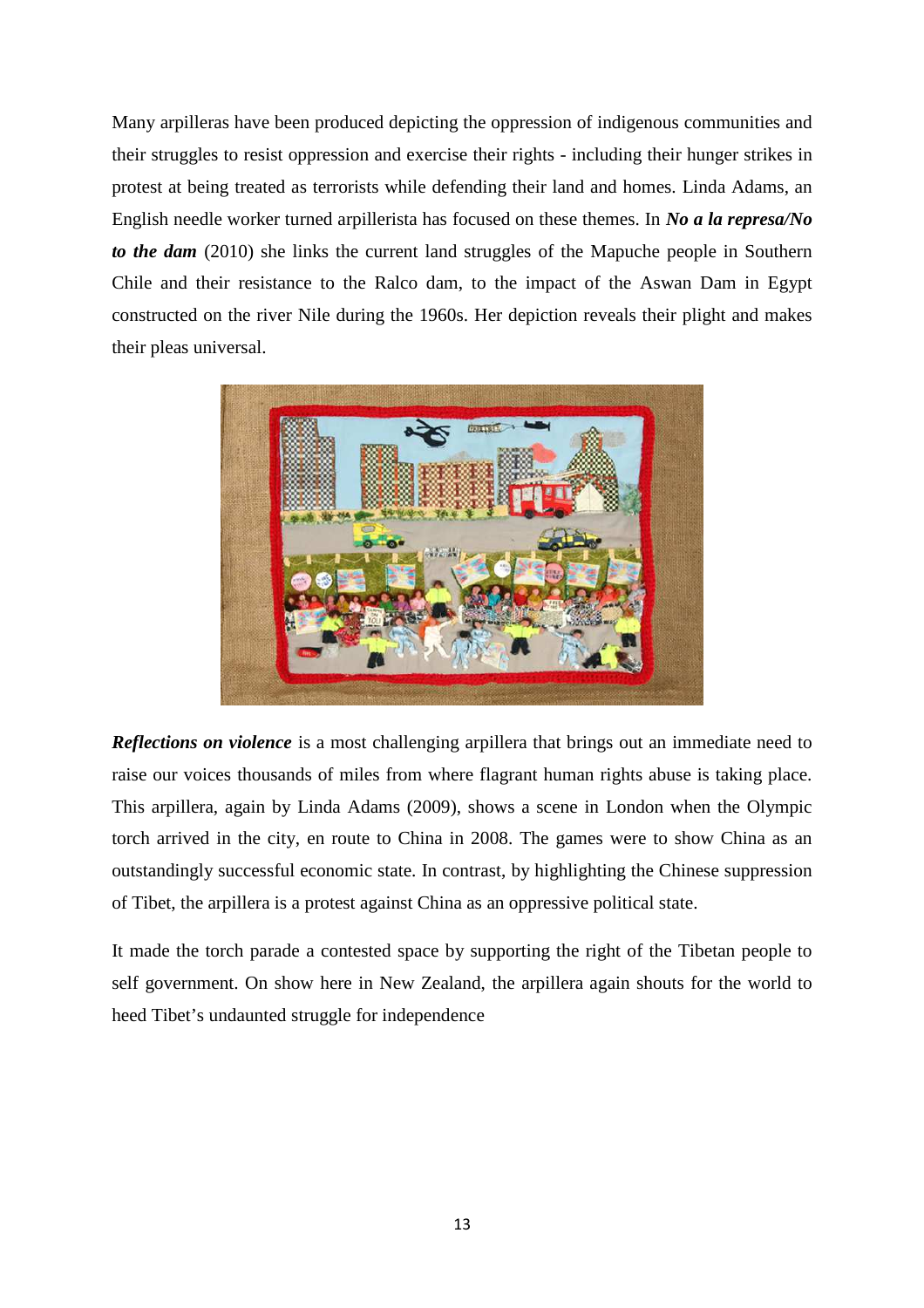# **Returning to Chile**

It is fitting to return once more to Chile, this time in 2012 to illustrate how arpilleras, having journeyed globally, have come back, not unlike a returned exile, retaining the old traditions and introducing new influences.



*Paro de los estudiantes chilenos 2/ Chilean students' strike 2 by Pamela Luque (2012)* depicts the actions of the mass student movement in Chile, who since 2011 have initiated a series of mass marches and creative actions demanding free education as well as reform of the existing economic model.

Pamela, living in Ireland for 15 years, was moved to create this arpillera on seeing an arpillera exhibition in Donegal, Ireland in 2012*.* Purposely using only scraps of leftover and recycled fabric, techniques she had learnt as a young woman while living in Chile, this piece is reminiscent of the work of the early Chilean arpilleristas. The influences brought to bear in this arpillera, which depicts current student protests in a country where grassroots resistance was immortalised in arpilleras a few decades ago, is testimony to the enduring and global power of arpilleras.